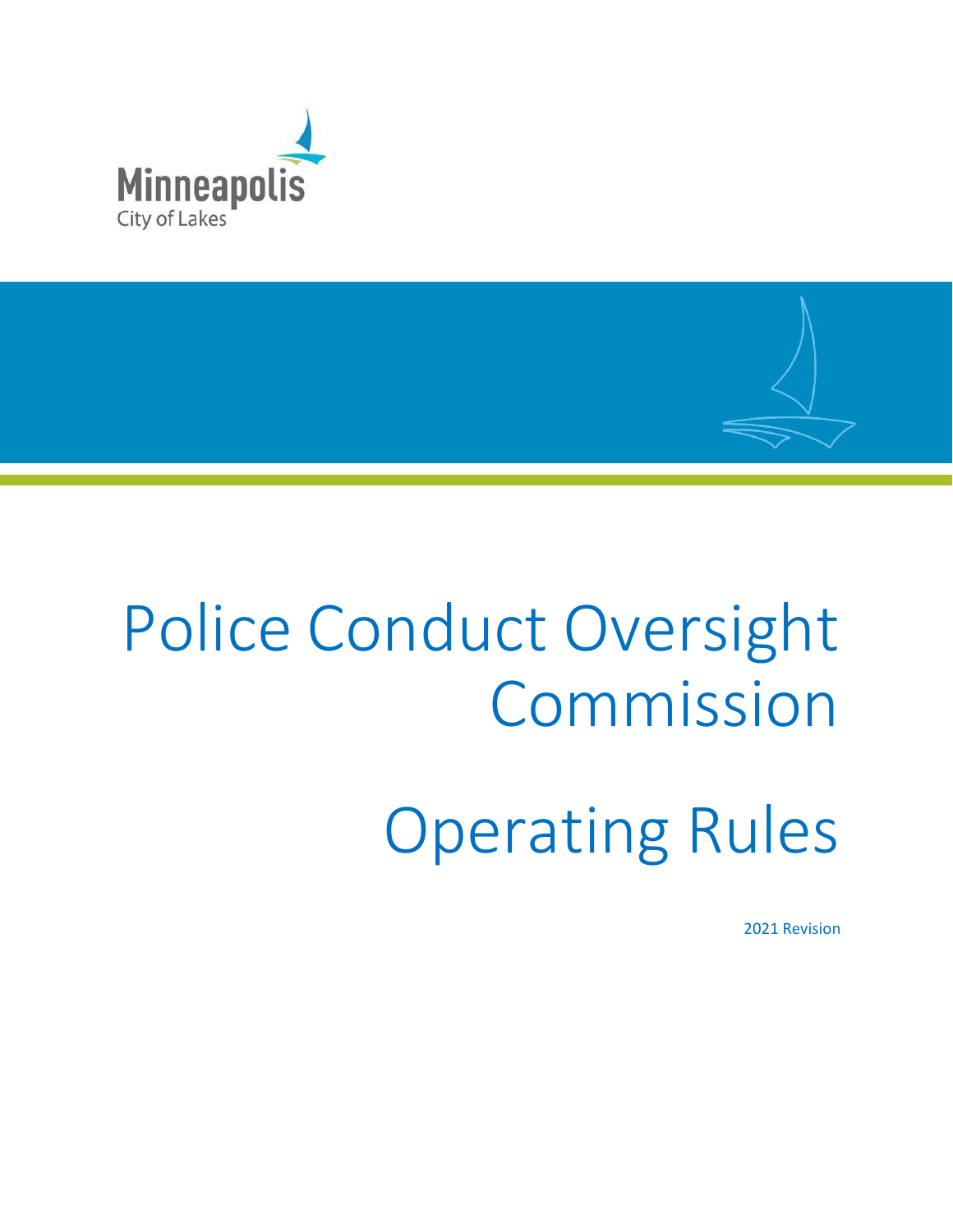## Contents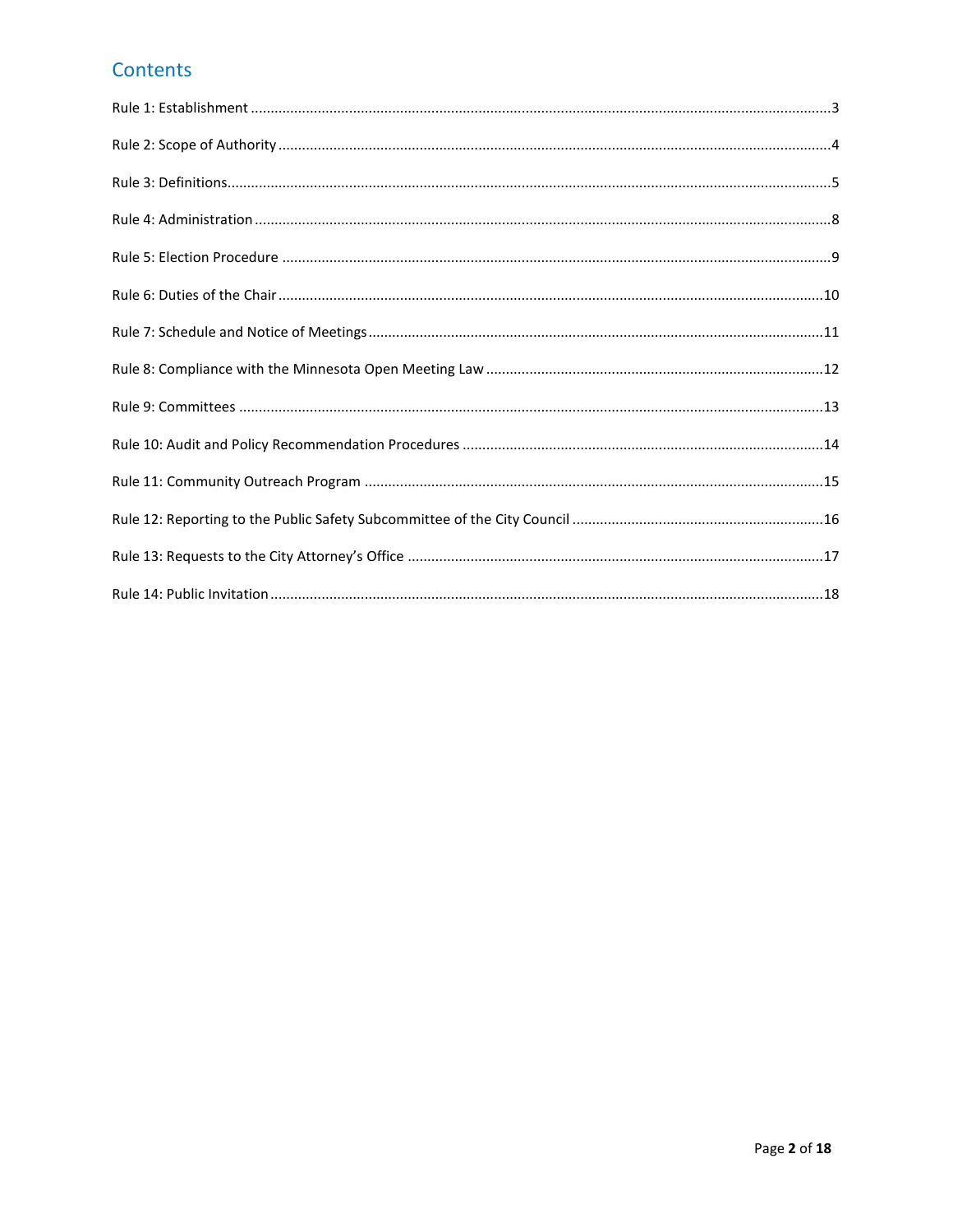#### Rule 1: Establishment

- <span id="page-2-0"></span>A. **Source of authority**. The Minneapolis Police Conduct Oversight Commission, hereinafter referred to as the "Commission," was established by Ordinance of the City of Minneapolis Chapter 172.80, adopted September 21, 2012.
- B. **Effective Date**. The effective date of the following rules is October 8, 2013.
- C. **Purpose**. The purpose of the following Rules of Procedure is to facilitate and guide the Commission in its goals of assuring that police services are delivered in a lawful and nondiscriminatory manner and providing the public with meaningful participatory oversight of police policy & procedure.
- D. **Interpretation**. These Rules shall be liberally construed to achieve the objectives of the Commission.
- E. **Application.** These Rules shall be employed by the Commission to govern the objectives outlined in the Police Conduct Oversight Ordinance § 172.80(f).
- F. **Severability.** If any provision of this set of Rules or the application thereof to any person or circumstance is held to be invalid, such invalidity shall not affect other provisions of the rule or application of any other part of this regulation which can be given effect without application of the invalid provision. To this end, the provisions of all sections, subsections, or subdivisions herein and the various applications thereof are declared to be severable.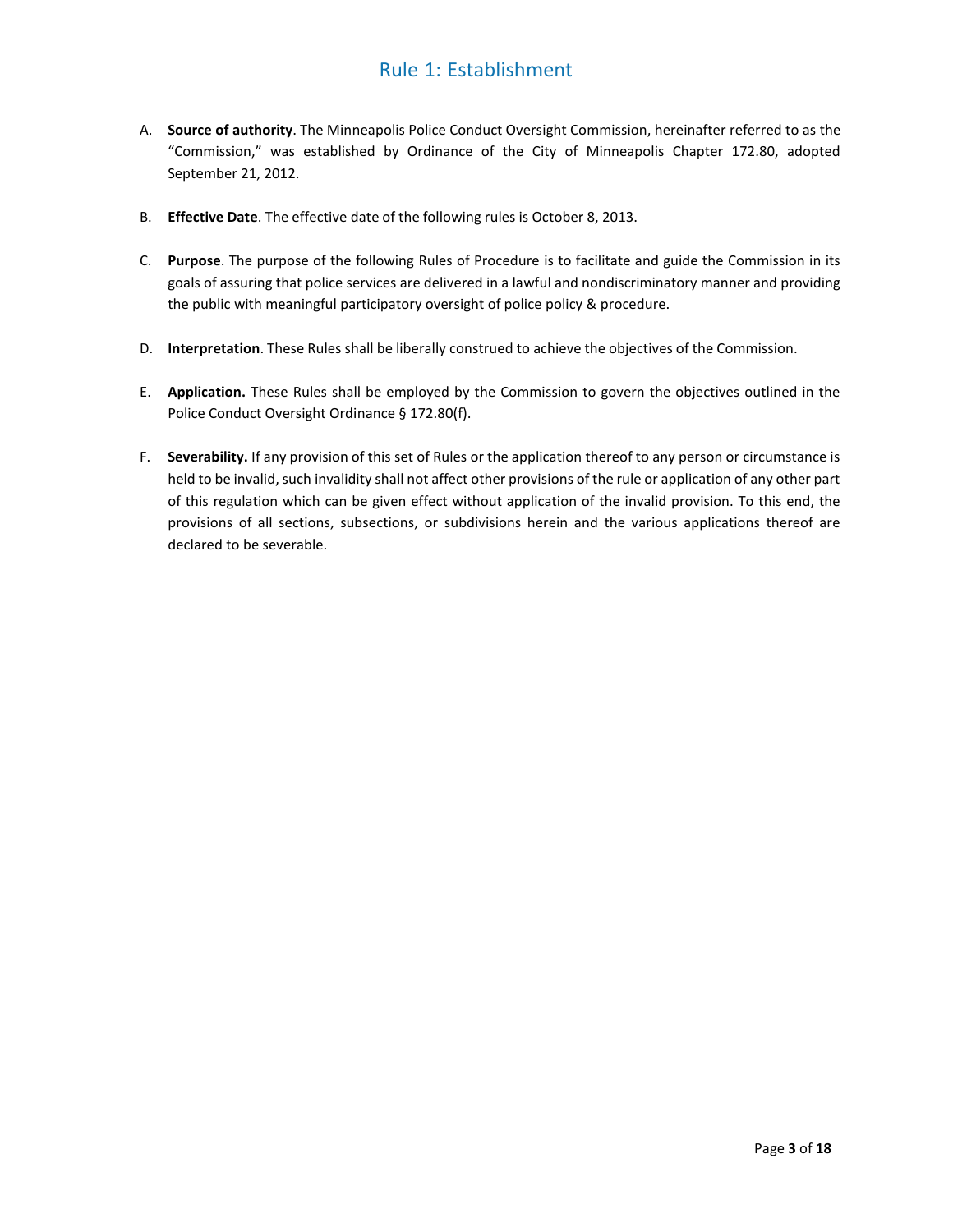# Rule 2: Scope of Authority

- <span id="page-3-0"></span>A. **Meetings.** The Commission shall meet on the second Tuesday of each month at 6:00 PM in room 241 of Minneapolis City Hall – 350 S.  $5<sup>th</sup>$  Street. Meetings will be for the purpose of conducting any business necessary to the operation of the Commission. The Commission may meet at such additional times and places deemed necessary on the call of the chair for a special meeting.
- B. **Duties.** The Commission shall complete the objectives outlined in the Police Conduct Oversight Ordinance § 172.20(f), including, but not limited to:
	- i. Conduct programs of research and study, in conjunction with office of police conduct review staff appointed by the director of the office of police conduct review. Research and study includes programs that analyze Minneapolis Police Department practices, internal controls, compliance with applicable law and regulation relating to police policy and procedure and other related matters, to ensure that police services are delivered in a lawful, effective, and nondiscriminatory manner for the purpose of ascertaining how the objectives of this chapter may be attained and sustained.
	- ii. Collect, review and audit summary data and compile aggregate statistics relating to programs of research and study such as patterns of behavior related to complaints of police officer misconduct, and present results of such analysis on a periodic basis to the public safety subcommittee of the city council, mayor, and/or chief of police.
	- iii. Make recommendations to the city council, mayor, and/or chief of police relating to Minneapolis Police Department practices, internal controls, compliance with applicable law and regulation relating to police policy and procedure and other related matters contained within a program of research and study.
	- iv. Facilitate outreach and training as a result of the research and study process.
	- v. Contribute to the performance review of the chief of police.
	- vi. Create and implement a community outreach program and coordinate outreach activities with the Minneapolis Commission on Civil Rights.
	- vii. Submit periodic reports to the public safety subcommittee of the city council regarding the activities of the commission.
	- viii. Establish, amend and repeal rules and procedures governing its own internal organization and operations in a manner and form consistent with this Code.
	- ix. Form subcommittees to assist in fulfilling its duties and responsibilities.
	- x. Request from the mayor and city council the appointment ofsuch staff as is necessary to carry out the duties of the commission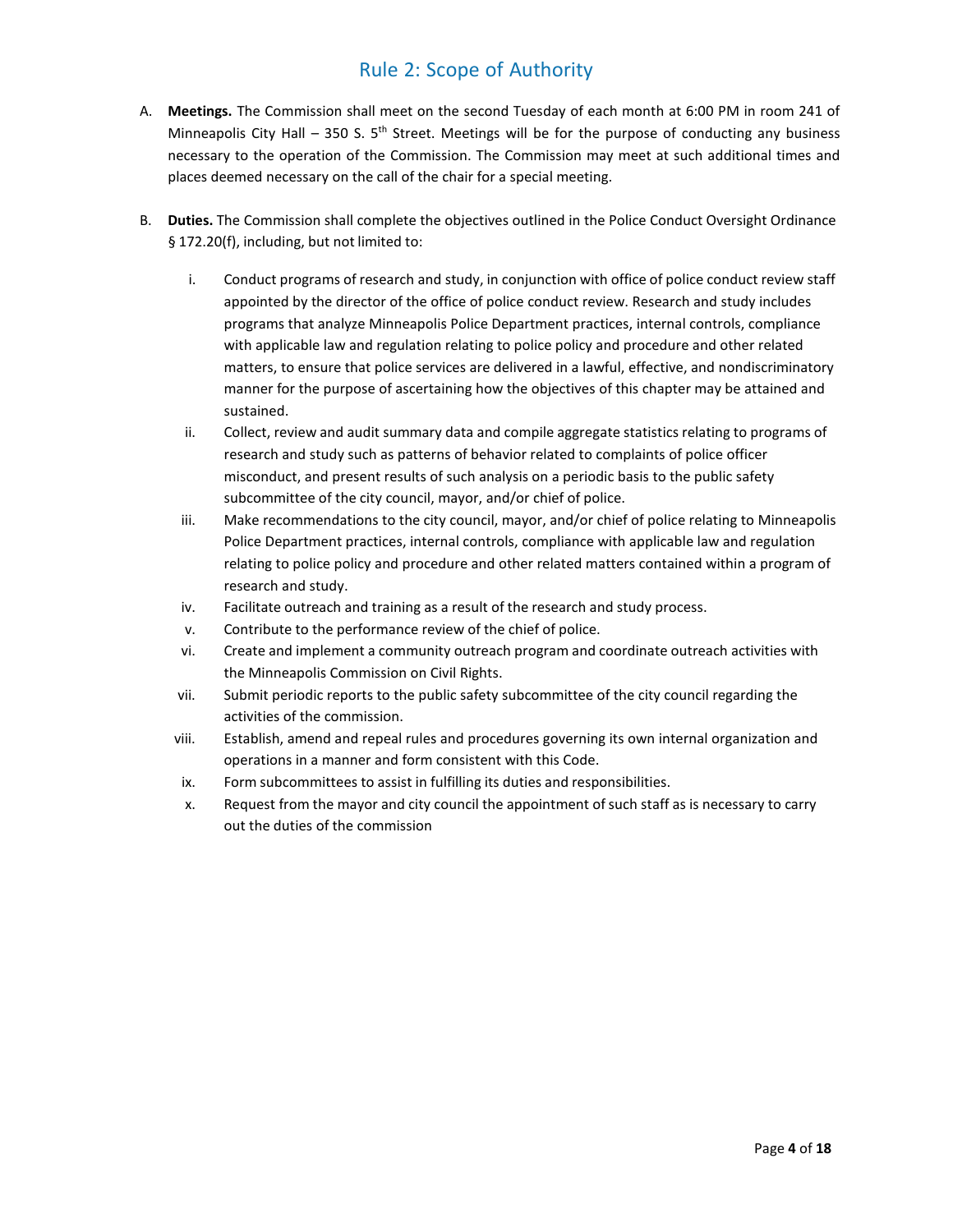#### Rule 3: Definitions

- <span id="page-4-0"></span>A. **Application. U**nless plainly evident from the context that a different meaning is intended, the following terms are defined for Commission business:
	- o **Acting-Chair.** A chair appointed by the Commission to temporarily fill vacancies by the chair and vice-chair.
	- o **Adequate and Timely.** Such length of time as may fairly, properly, and reasonably be allowed or required, having regard to the nature of the act or duty, or of the subject matter, and to the attending circumstances.
	- o **Administrative Investigation.** Investigation of a complaint that involves a formal statement by the focus officer.
	- o **A-level Violation.** A violation of the MPD Policy and Procedure Manual that can only result in a training or coaching if the officer is found to have committed the violation.
	- o **B-Level Violation**. A violation of the MPD Policy and Procedure Manual that could result in oral or written reprimand or up to 40 hours of suspension.
	- o **Chair.** A Commission member elected by a majority of the Commission.
	- o **Chemical Mace Incident.** An incident where the primary complaint is the officer's use of a chemical agent (Mace).
	- o **Chief.** The Chief of Police for the City of Minneapolis.
	- o **C**-**Level Violation**. A violation of the MPD Policy and Procedure Manual that could result in written reprimand, up to 80 hours of suspension, or demotion.
	- o **Coaching Investigation.** An investigation of an A-level complaint conducted by the focus officer's supervisor that may lead to an oral reprimand (coaching session) or additional training.
	- o **Commission**. The Police Conduct Oversight Commission.
	- o **Commission Website.** The Commission website is maintained by Office of Police Conduct Review staff and located at:
	- o <http://www.minneapolismn.gov/civilrights/conductcomm/index.htm>
	- o **Committee Clerk**. A staff member of the Office of Police Conduct Review assigned to perform administrative functions for the Commission.
	- o **Complainant.** The person(s) alleging misconduct by a sworn officer.
	- o **Complaint.** Allegation(s) of misconduct by a sworn officer, signed by a complainant.
	- o **Confidential Data.** Data which cannot be made public and is inaccessible to the individual subject of the data.
	- o **Crime Incident.** An incident where the primary complaint stems from police response to a crime.
	- o **Day.** Monday through Sunday.
	- o **Desk Service Incident.** An incident where the primary complaint stems from police service via telephone or at a precinct.
	- o **Director.** The director of the Minneapolis Department of Civil Rights.
	- o **Director, Office of Police Conduct Review.** The civilian joint supervisor of the Office.
	- o **Discrimination.** Disparate treatment of persons because of their race, color, creed, religion, ancestry, national origin, sex, gender identity, marital status, status with regard to public assistance, disability, age, or sexual orientation.
	- o **Dismissal – Cleared by Exception.** A joint supervisor dismissal of a complaint due to employee resignation, death, or other similar circumstances.
	- o **Dismissal for Failing to State a Claim.** A joint supervisor dismissal of a complaint that does not contain allegations of misconduct.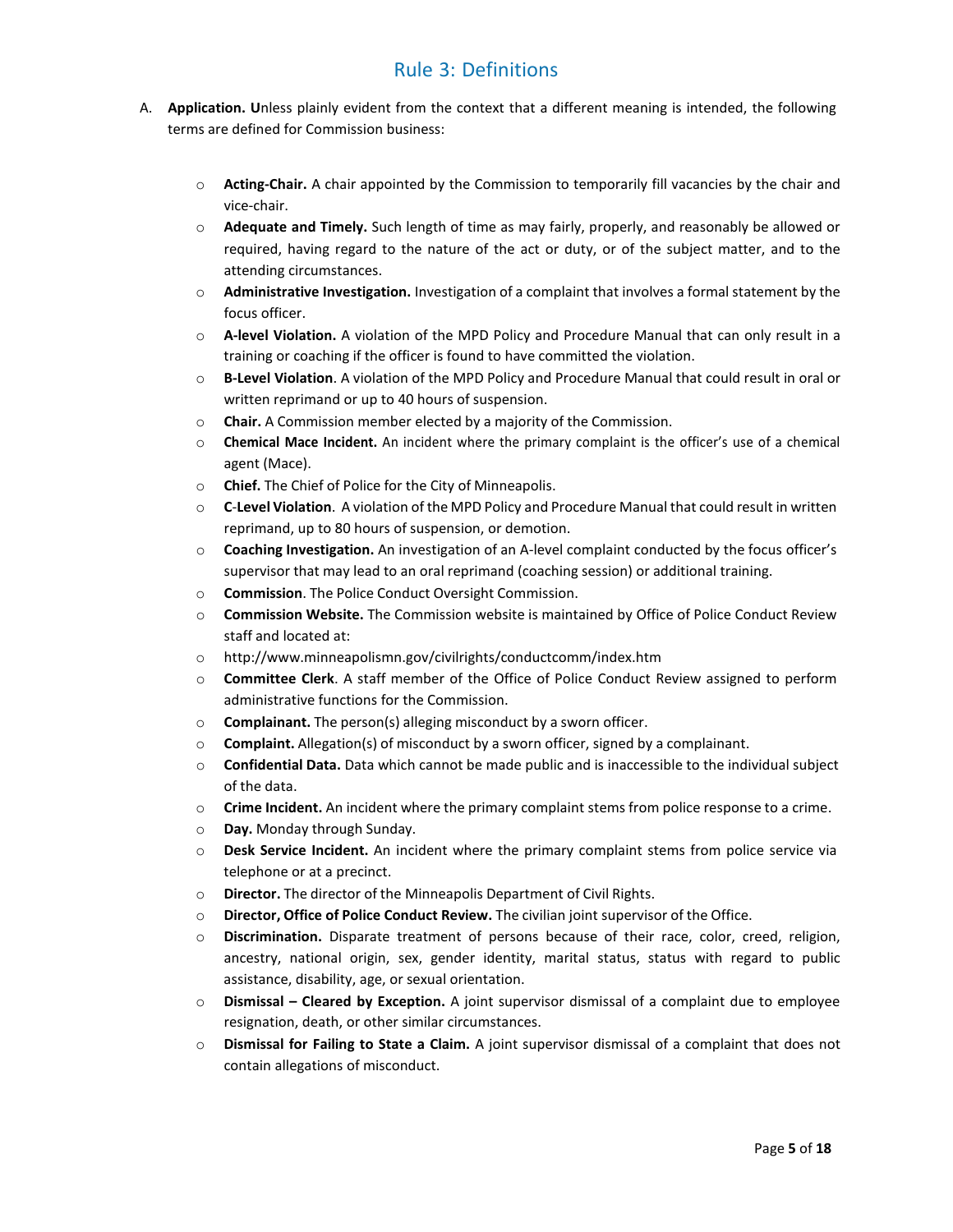- o **Dismissal for Failure to Cooperate.** A joint supervisor dismissal of a complaint when the complainant is unreachable, will not provide necessary evidence, or will not appear for formal interviews.
- o **Dismissal for Lack of Jurisdiction.** A joint supervisor dismissal of a complaint that is not about a Minneapolis police officer, is against an unidentifiable officer, or a complaint that was filed over 270 days after the incident.
- o **Dismissal for No Basis.** A joint supervisor dismissal of an allegation without sufficient evidence to either prove or disprove the complaint.
- o **Dismissal for Reckoning Period Expiration.** A joint supervisor dismissal of a complaint when the period of time in which the officer can be disciplined has expired.
- o **D-Level Violation.** A violation of the MPD Policy and Procedure Manual that could result in up to 720 hours of suspension, demotion, or termination.
- o **Dog Shooting Incident.** An incident where the primary complaint stems from police shooting of a dog.
- o **Excessive Force.** Force used by an officer that is not objectively reasonable in light of the facts and circumstances confronting the officer without regard to the officer's underlying intent or motivation as outlined in *Graham v. Connor*, 490 US 386 (1989).
- o **Focus Officer.** The officer that is the subject of the complaint.
- o **Harassment.** Inappropriate words, gestures, and other actions which are intended to annoy, alarm, or abuse another person.
- o **Inappropriate Attitude.** Demeanor that is disrespectful, hostile, or dismissive.
- o **Inappropriate Language.** Language that is unnecessarily confrontational or otherwise inappropriate. This may include both slurs based on a protected class and profanity.
- o **Joint Supervisors.** The director of the Office of Police Conduct Review and the commander of the Internal Affairs.
- o **Legal Analyst.** A staff member from the Office of Police Conduct Review that assists the Commission by providing and reviewing summary data, performance audits, and programs of research and study.
- o **Mediation.** A session where the complainant and focus officer(s) attempt to resolve the complaint through discussion with a trained, neutral mediator.
- o **Merit.** A recommendation to the Chief by the Police Conduct Review Panel indicating that a preponderance of the evidence supports an allegation in a complaint.
- o **No Merit.** A recommendation to the Chief by the Police Conduct Review Panel that a preponderance of the evidence does not support an allegation in a complaint.
- o **Office of Police Conduct Review (OPCR).** A joint office comprised of civilian staff from the Department of Civil Rights and sworn staff from the Internal Affairs Unit of the Minneapolis Police Department charged with receiving and resolving complaints of police misconduct.
- o **Officer.** A sworn officer of the Minneapolis Police Department.
- o **Onsite Incident.** An incident where the primary complaint stems from a spontaneous interaction between a complainant and officer.
- o **OPCR Civilian Unit.** The OPCR unit comprised of civilians employed by the Minneapolis Department of Civil rights.
- o **OPCR Sworn Unit.** The OPCR unit staffed by sworn members of the Minneapolis Police Department and administrative support staff.
- o **Police Conduct Review Panel.** A panel comprised of appointed civilian representatives and sworn members of the Minneapolis Police Department (rank of lieutenant or higher) that reviews cases and issues recommendations to the Chief on the merits of allegations.
- o **Police Protection.** Services that are required to be performed by sworn officers by both the Minneapolis Police Department Policy and Procedure Manual and law.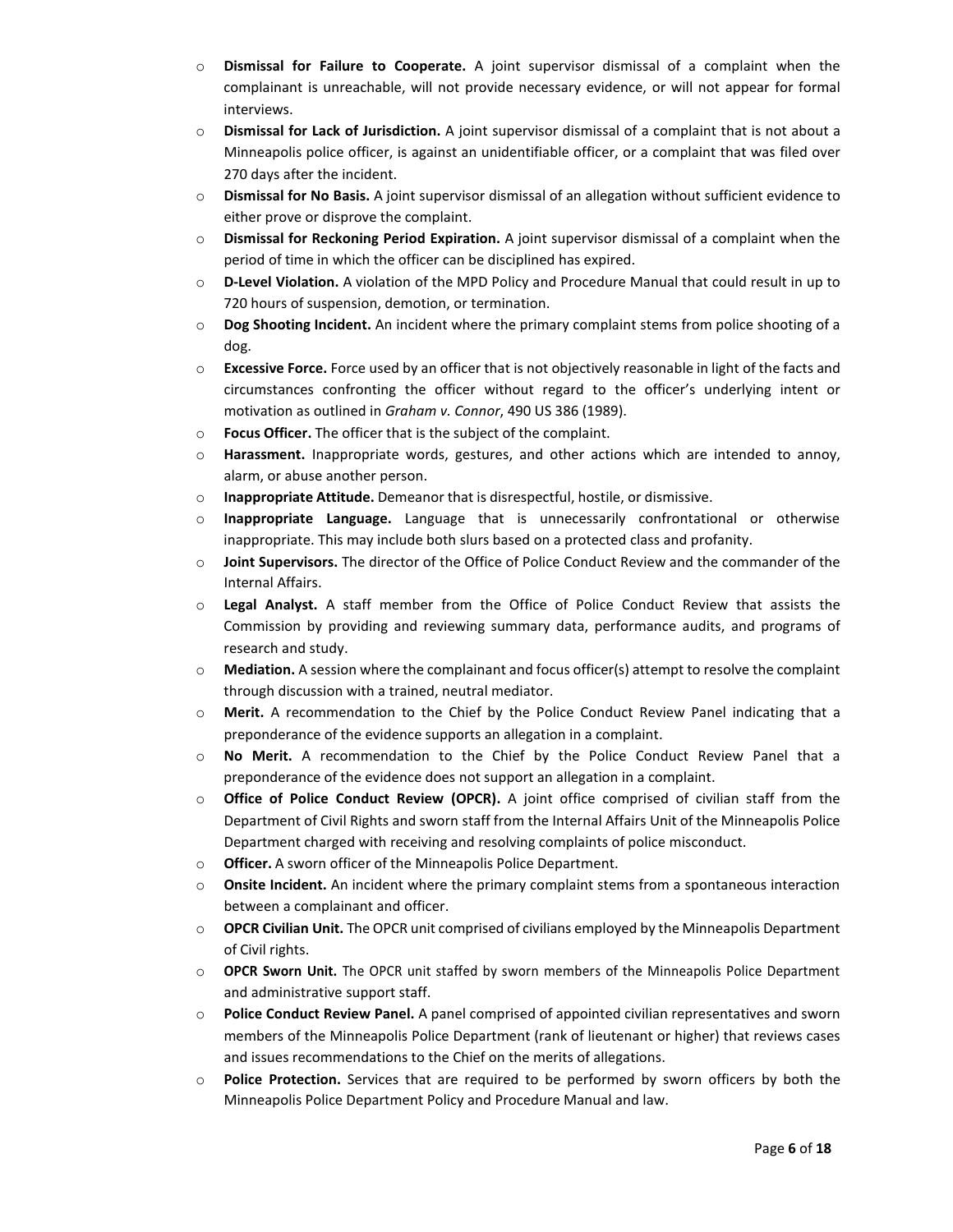- o **Policy and Procedure Manual**. The manual created by the Minneapolis Police Department governing its operation.
- o **Preliminary Investigation.** Investigation of a complaint to determine if the complaint constitutes misconduct where the investigation does not involve an interview with the focus officer. Preliminary investigations may be converted to administrative investigations when necessary.
- o **Primary Complaint.** The incident that caused the complainant to file a complaint with the Office of Police Conduct Review. If this cannot be determined, the Primary Complaint shall be the highest level allegation in a complaint.
- o **Private Data.** Data that is not public and is accessible to the individual subject of that data in accordance with Minnesota Statutes 13.02.
- o **Public Data**. Data which is accessible to the public in accordance with Minnesota Statutes 13.02.
- o **Stop and Frisk.** A brief investigatory search conducted by a sworn officer that involves an overthe-clothes pat down to detect concealed weapons or contraband. An officer must be able to articulate specific facts that would indicate to a reasonable person that a crime is or has been committed and the suspect is in possession of an item that is of danger to the officer or others.
- o **Stop and Frisk Incident.** An incident where the primary complaint stems from a stop and frisk of the complainant.
- o **Summary Data.** Data made available for audit by the Commission. The data shall contain a description of the incident that is the subject of the complaint with all non-public information removed. The data shall contain the corresponding Policy and Procedure Manual violations when applicable and contain information for all relevant stages of the complaint's lifecycle.
- o **Taser Use Incident.** An incident where the primary complaint stems from the officer's use of a Conducted Energy Device (Taser).
- o **Towing Incident.** An incident where the primary complaint stems from the towing of a vehicle.
- o **Traffic Stop Incident.** An incident where the primary complaint stems from a traffic stop.
- o **Vice-Chair.** A Commission member elected by a majority of the Commission.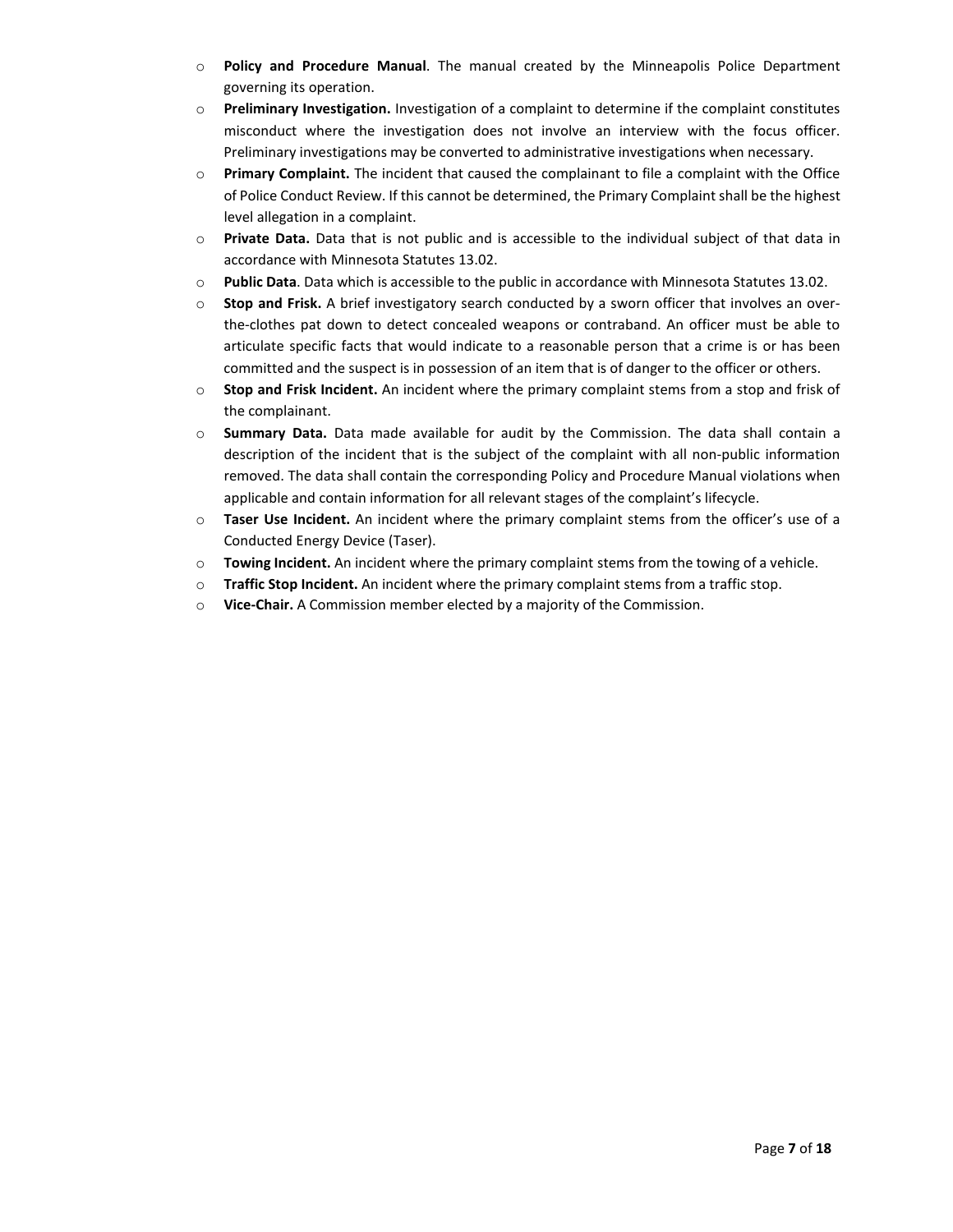#### Rule 4: Administration

- <span id="page-7-0"></span>A. **Composition.** The Commission shall be composed of a minimum of seven (7) members, four (4) of whom shall be appointed by the city council, and three (3) of whom shall be appointed by the mayor, subject to the approval of a majority of the city council.
- B. **Acting Chair.** In the absence of an elected chair or vice-chair, the Commission shall, on a monthly basis, appoint an acting chair with a majority vote until the next election.
- C. **Liability of Board Members**. No member of the Commission shall be liable to any person for damages or equitable relief by reason of any action taken or recommendation made by a board member or by the Commission, if the action taken was within the scope of the functions of the Commission and the Commission member was not in violation of the law and the commission member acted in the reasonable belief that such member's action was warranted by the facts known to such member after reasonable effort to obtain the facts of the matter.
- D. **Amendment of Rules**. Amendments or additions to Commission rules may be proposed in a manner and form consistent with the Police Conduct Oversight Ordinance at any regular or special meeting of the Commission. Amendments or additions to operational rules shall provide for notice and comment proceedings in accordance with law. Amendments or additions must be adopted by a majority vote.
- E. **Training**. Commission members shall complete all minimum training requirements outlined in the Police Conduct Oversight Ordinance § 172.80(c).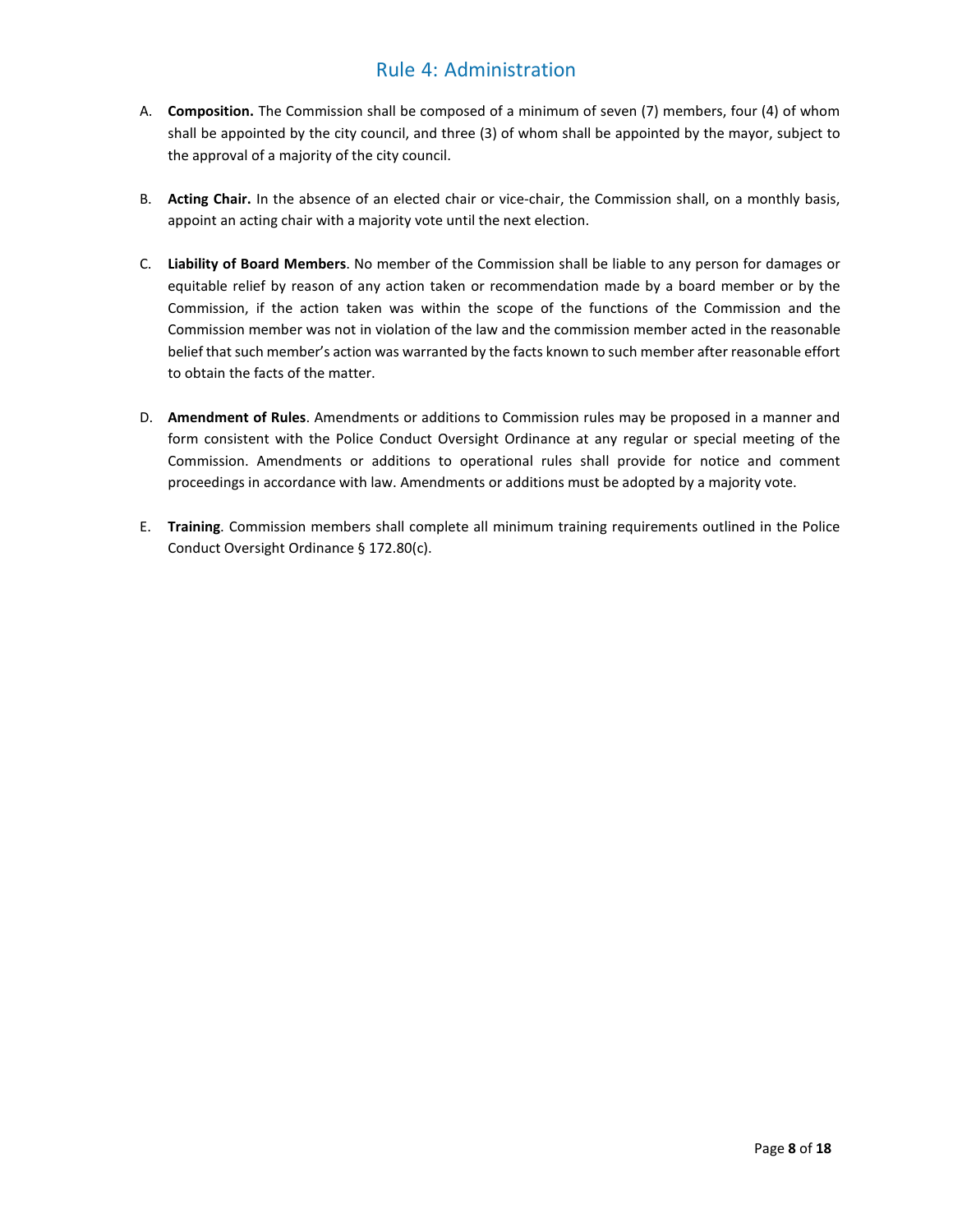## Rule 5: Election Procedure

- <span id="page-8-0"></span>A. **Date.** The election of officers shall take place at a regular Committee meeting when necessary.
- **B. Presiding Officer.** The current chair shall preside through the entire election process. The election of each office shall be completed before proceeding to elect the next officer.
- **C. Order of Elections.** The order of election shall be chair followed by vice chair. All positions are two-year terms unless agreed to by a majority of the Commission.
- **D. Nominations.** Nominations for an officer may be made by any Commission member present at the meeting, including Commission members nominating themselves. Nominations do not require a second. After nominations are closed, each candidate will be allowed time for a speech if desired. After all candidates have completed their speeches, a question and answer period may follow. The question and answer period shall involve all candidates.
- **E. Elections.** Election shall be by written ballot. Ballots shall be read by the Commission clerk. Written ballots will be kept on file for a period of three months. The new officers shall take their positions immediately after all offices have been elected. Election shall be by simple majority of the Commission members present and voting. There shall be no absentee ballots or proxy voting.
- **F. Vacancy.** Any vacancy in a Commission office shall be filled by a special election at the next regular Commission meeting after the vacancy occurs.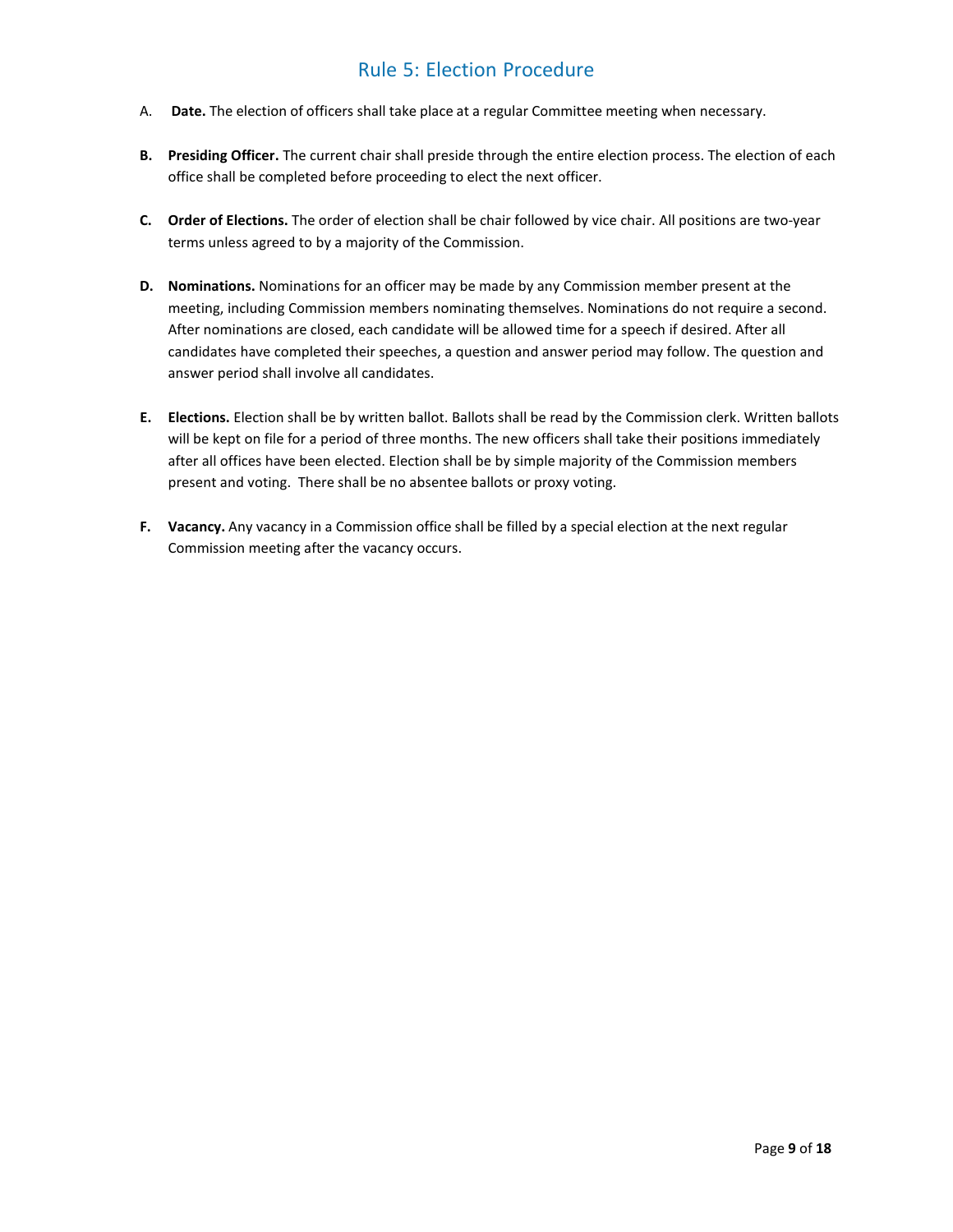# Rule 6: Duties of the Chair

- <span id="page-9-0"></span>A. **Agenda**. The chair or the chair's designee from the Office of Police Conduct Review shall create the agenda prior to the meeting and provide it to the Office of Police Conduct Review for notice purposes. Committee members shall individually communicate with the chair to request items be added to the agenda. The agenda shall be submitted to the Office of Police Conduct Review for distribution. The agenda shall be approved as the first item of business at each regular meeting.
- B. **Special Meetings.** The chair shall call for special meetings when necessary.
- C. **Communication.** The chair shall communicate with all members of the Commission and staff from the Office of Police Conduct Review. The Chair shall meet monthly with the Director of the Office of Police Conduct Review to discuss the activities of the Commission.
- D. **Absences.** In the absence of the chair, the vice chair shall assume the duties of the chair. In the absence of both the chair and vice chair, the acting chair shall assume the duties of the chair.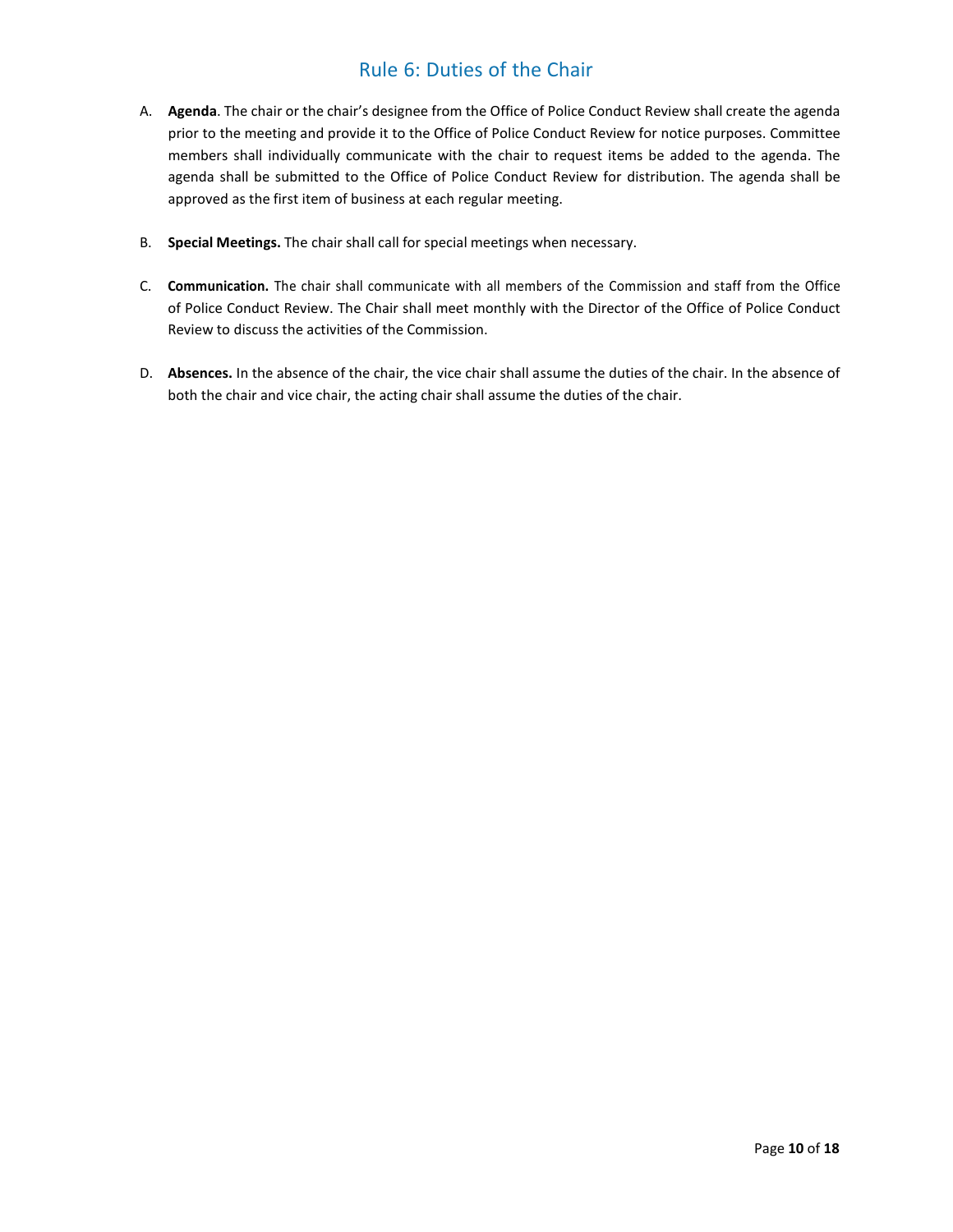## Rule 7: Schedule and Notice of Meetings

- <span id="page-10-0"></span>A. **Regular Meeting**. The Commission shall meet the second Tuesday of each month at 6:15 PM in Minneapolis City Hall – Room 241 or another agreed upon time and location. The meeting shall be for the purposes of fulfilling the duties outlined in Rule 2(B).
- B. **Notice of regular meetings**. A schedule of the regular meetings shall be made available to the public on the Commission's website.
- C. **Special Meetings**. Special meetings may occur provided the Commission can provide the public with at least three days of notice of the meeting time and location.
- D. **Notice of Special Meetings**. Notice of the special meeting shall be posted on the Commission website. If the Commission receives a written request of notice of special meetings from a member of the public, the request shall expire in six (6) months. A refilling notice shall be sent before the expiration of the request.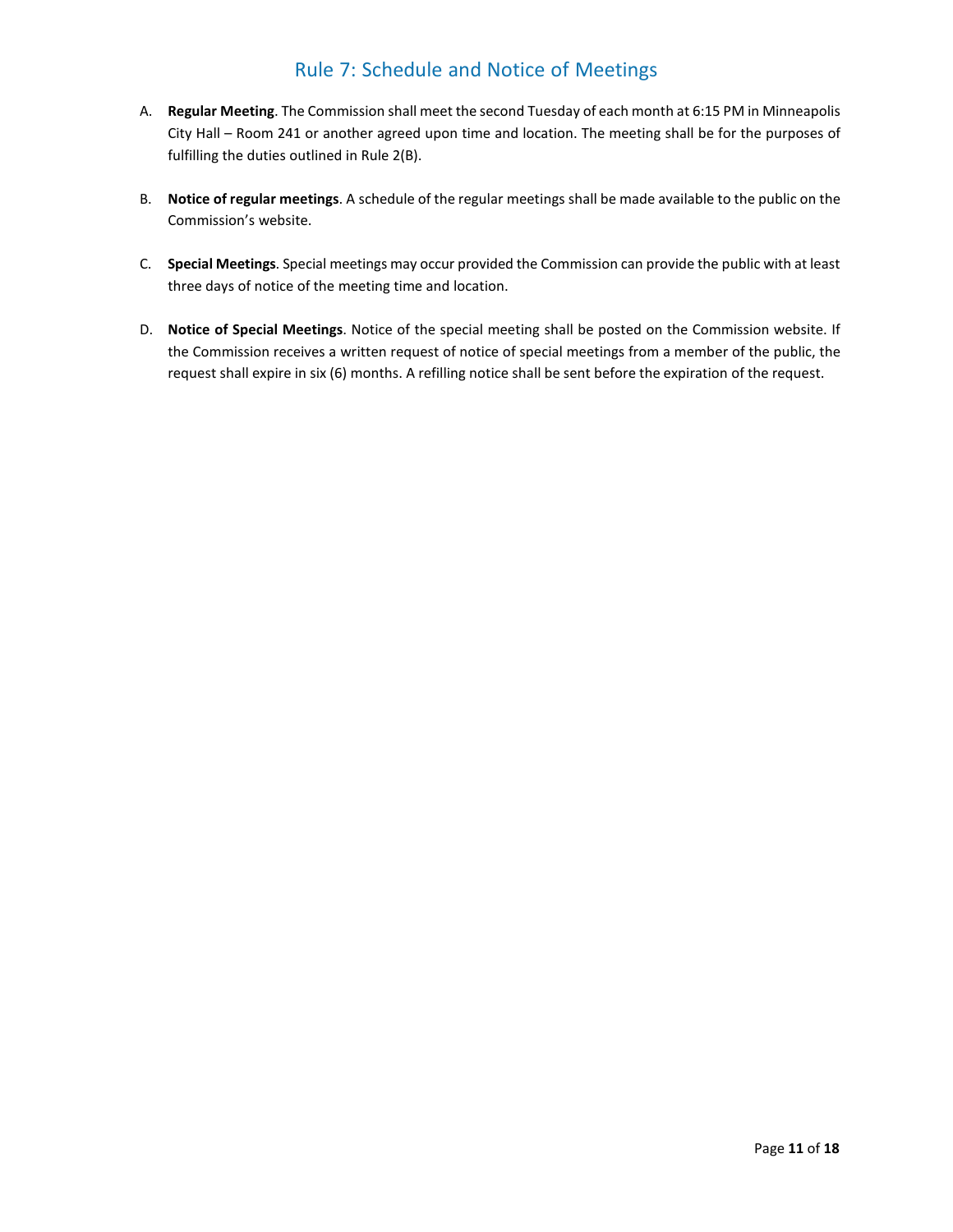#### Rule 8: Compliance with the Minnesota Open Meeting Law

- <span id="page-11-0"></span>A. **Application**. Any gathering of a quorum of members of the Commission at which the members discuss, decide, or receive information as a group related to the official business of the Commission is subject to the Minnesota Open Meeting Law, Minnesota Statute § 13(D).
- B. **Quorum**. A quorum of the Commission shall be a majority of appointed commissioners but no less than four (4) members.
- C. **Discussion by a Quorum**. No discussion of Commission business by a quorum of Commission members shall occur outside of scheduled meetings. An email series that includes responses by a quorum of members may constitute discussion for the purposes of this rule. Phone calls or text messages between a quorum of members of the Commission may constitute discussion for the purposes of this rule.
- D. **Closed meetings**. If the Commission discusses private data as defined by Minnesota law, the meeting must be closed. The chair shall state on the record the specific statutory grounds permitting the meeting to be closed and describe the subject to be discussed. During the closed portion of the meeting, only the subject matter that caused the meeting to be closed shall be discussed. The closed meeting shall be recorded, transcribed, and maintained for two (2) years.
- E. **Public Access**. At any open meeting, the public must have access to at least one copy of any printed materials, excluding data classified as not public, relating to the agenda items of the meeting. This includes information prepared or distributed by or at the direction of the Office of Police Conduct Review or its employees and which are distributed at the meeting to all members of the Commission or available in the meeting room to all members.
- F. **Vote Recording.** Votes of all members of the Authority on any action taken in an open meeting must be recorded in the meeting minutes, and the minutes shall be made public on the Commission website.
- G. **Minutes.** Minutes shall be kept for all Commission meetings. Minutes shall be kept in accord with Robert's Rules of Order. The Office of Police Conduct Review shall designate an employee to keep minutes of the meetings. The minutes shall be approved at the next regular meeting and posted on the Commission's website.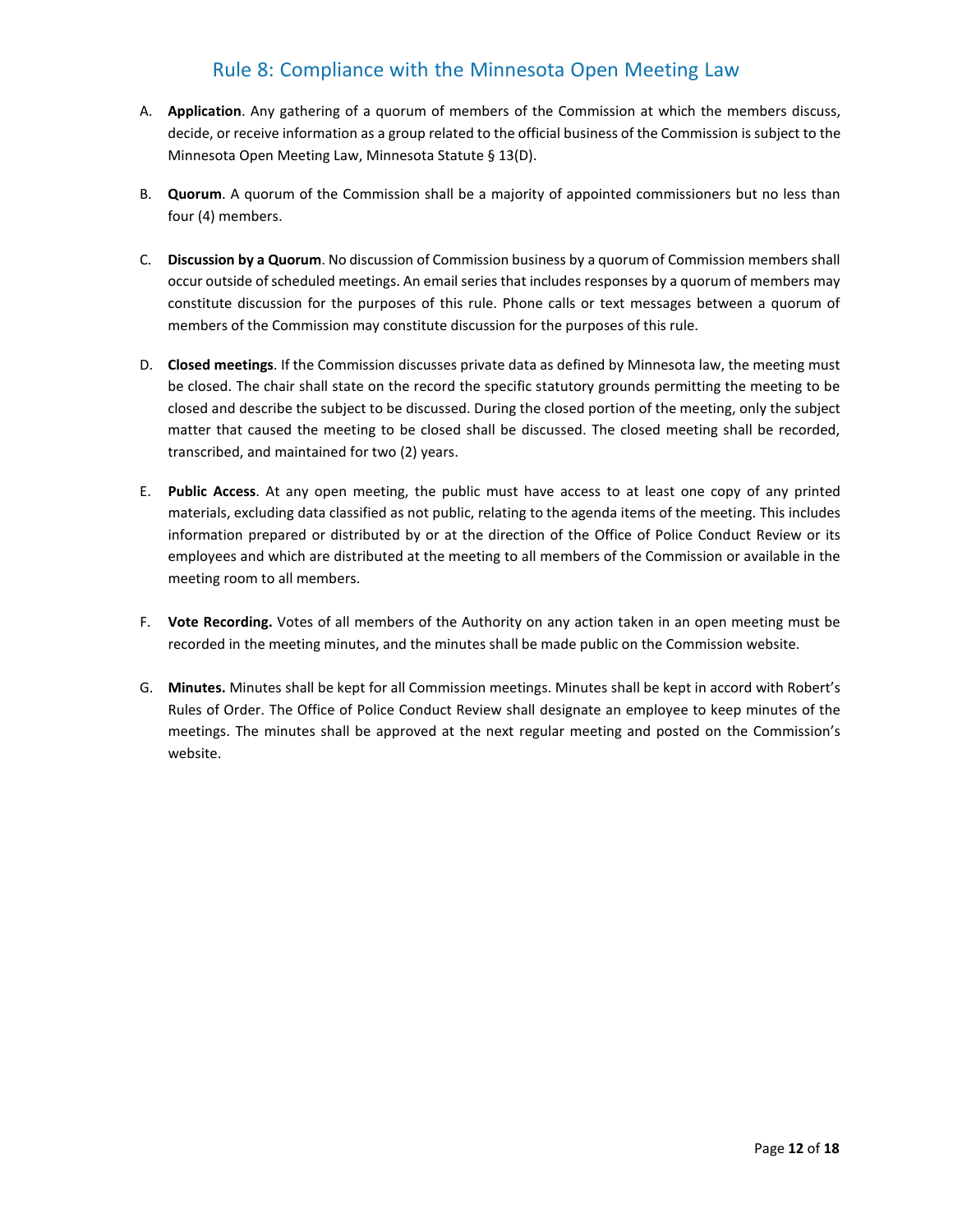#### Rule 9: Committees

- <span id="page-12-0"></span>A. **Purpose.** The Commission may form standing and temporary committees to assist in fulfilling the duties of the Commission.
- B. **Composition.** Committees shall be composed of no more than three (3) members.
- C. **Creation.** The creation of a committee may be proposed by a Commission member during a regular meeting. The Commission member must define the duties and role of the subcommittee in writing to be presented to the Commission. The Commission shall be created upon a majority vote of the Commission.
- D. **Scope.** Committees shall not have decision-making powers but may make recommendations to the Commission for action. Committees may not take actions without approval of the Commission.
- E. **Dissolution.** If a standing committee has completed its duties or is no longer necessary, a member of the committee may propose its dissolution at a regular meeting. The Commission must approve its dissolution. Temporary committees may dissolve when the assigned task is completed.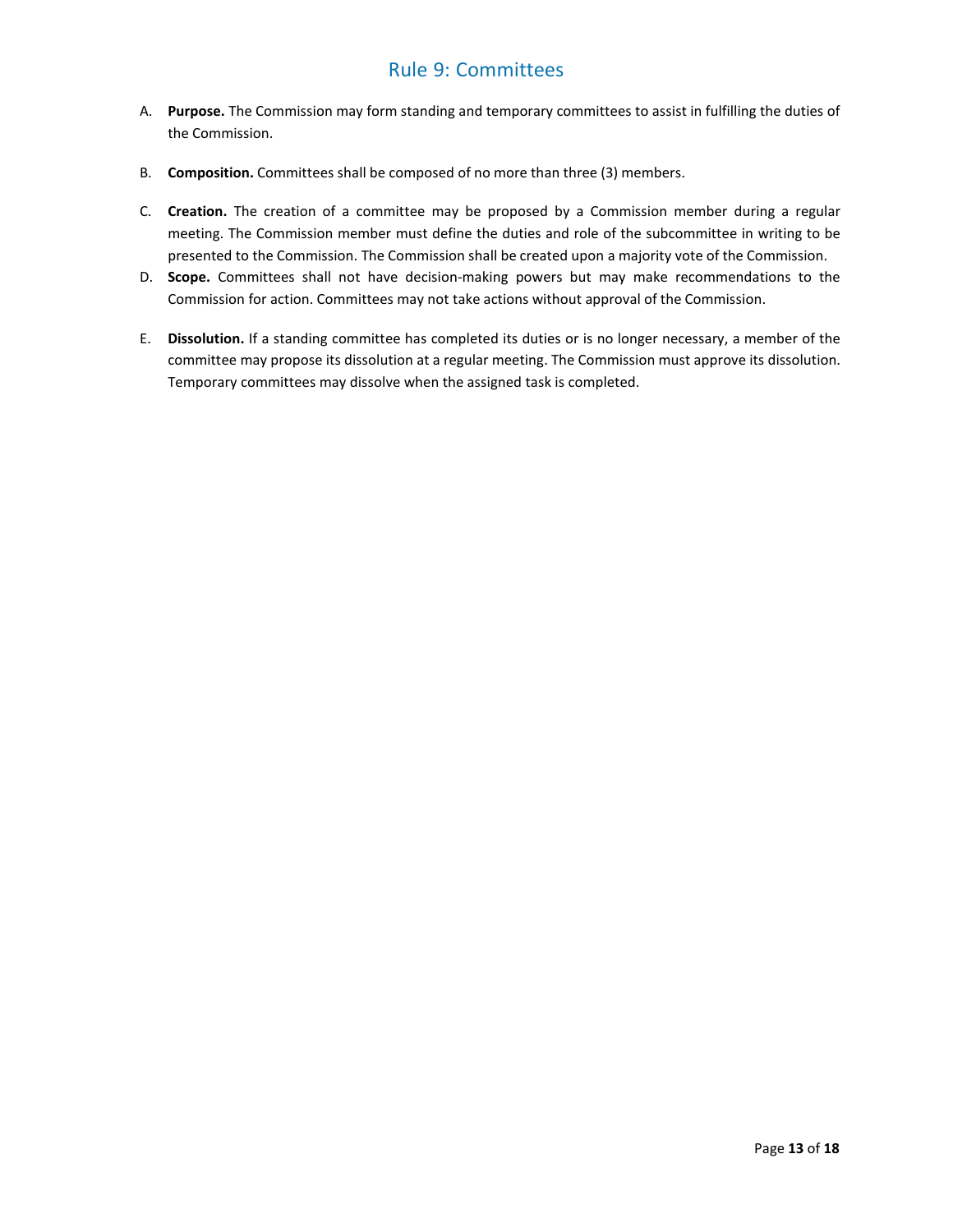#### Rule 10: Audit and Policy Recommendation Procedures

- <span id="page-13-0"></span>A. **Summary Data Selection**. At each regular meeting, the Office of Police Conduct Review shall make available a set of complaints for audit. The Commission may adopt, and thereafter modify as desired, procedures governing the selection and review of such summary data.
- B. **Summary Data Review**. Summary data shall be prepared for inspection by staff from the Office of Police Conduct Review. That case summary data shall be published on the Commission's website for review.
- C. **Summary Data Discussion**. At each meeting, Commission members shall discuss the summary data from cases selected for audit to identify any patterns or subjects which may merit further examination by the police department, Commission or city council. The Commission may request from the Office of Police Conduct Review the submission of additional data for review but shall not undertake research itself.
- D. **Policy and Procedure Discussion**. Commission members may request review and discussion of specific sections of the MPD Policy and Procedure Manual as a result of discussion of data. The Office of Police Conduct Review shall provide copies of the sections of the Manual to the Commission and any appropriate research.
- E. **Training Procedures Discussion**. The Commission may request specific training materials from the MPD for discussion as a result of discussion of data.
- F. **Program of Research**. The Commission, after identifying issues from summary data, MPD policies and procedures, MPD trainings, and discussion, shall request research from the Office of Police Conduct Review on the issue which may include performance audits. The Commission shall define what should be researched and shall cooperate with OPCR staff to complete the program of research. The Commission shall receive in full the results of the program of research when completed.
- G. **Policy Recommendations**. After conducting case audits, reviewing summary data or performance audits and reviewing the program of research conducted by the Office of Police Conduct Review, the Commission shall make recommendations regarding the improvement of policies, procedures, and training to the Minneapolis Police Department.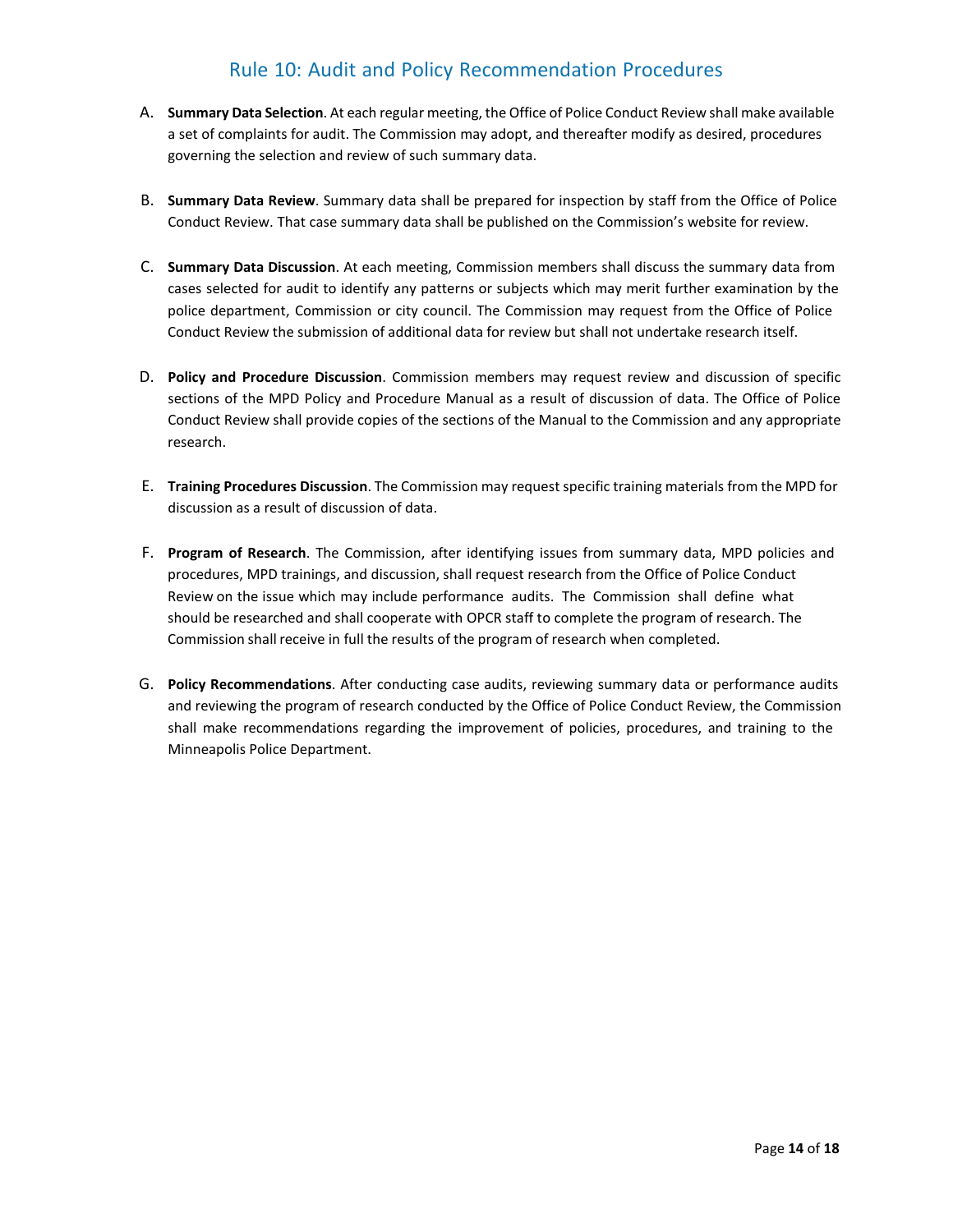## Rule 11: Community Outreach Program

- <span id="page-14-0"></span>A. **Liaison to the Minneapolis Commission on Civil Rights.** The Commission shall appoint at least one (1) and no more than three (3) members as liaisons to the Minneapolis Commission on Civil Rights by a majority vote. Liaisons shall not have decision-making powers but make recommendations to the Commission for action. Liaisons may not take actions without approval of the Commission.
- B. **Development of the Coordinated Outreach Program.** The appointed member(s) shall communicate with an appointee from the Minneapolis Commission on Civil Rightsto develop a coordinated outreach program.
- C. **Adoption of Coordinated Outreach Plan.** The Commission member(s) shall create a summary of the program to present to the Commission. The Commission shall adopt the program by a majority vote or recommend that the appointed member(s) revise the program with the appointee from the Minneapolis Commission on Civil Rights.
- D. **Additional Outreach Activities.** Commission members may propose additional outreach activities at meetings. Proposals shall be adopted by a majority vote of the Commission.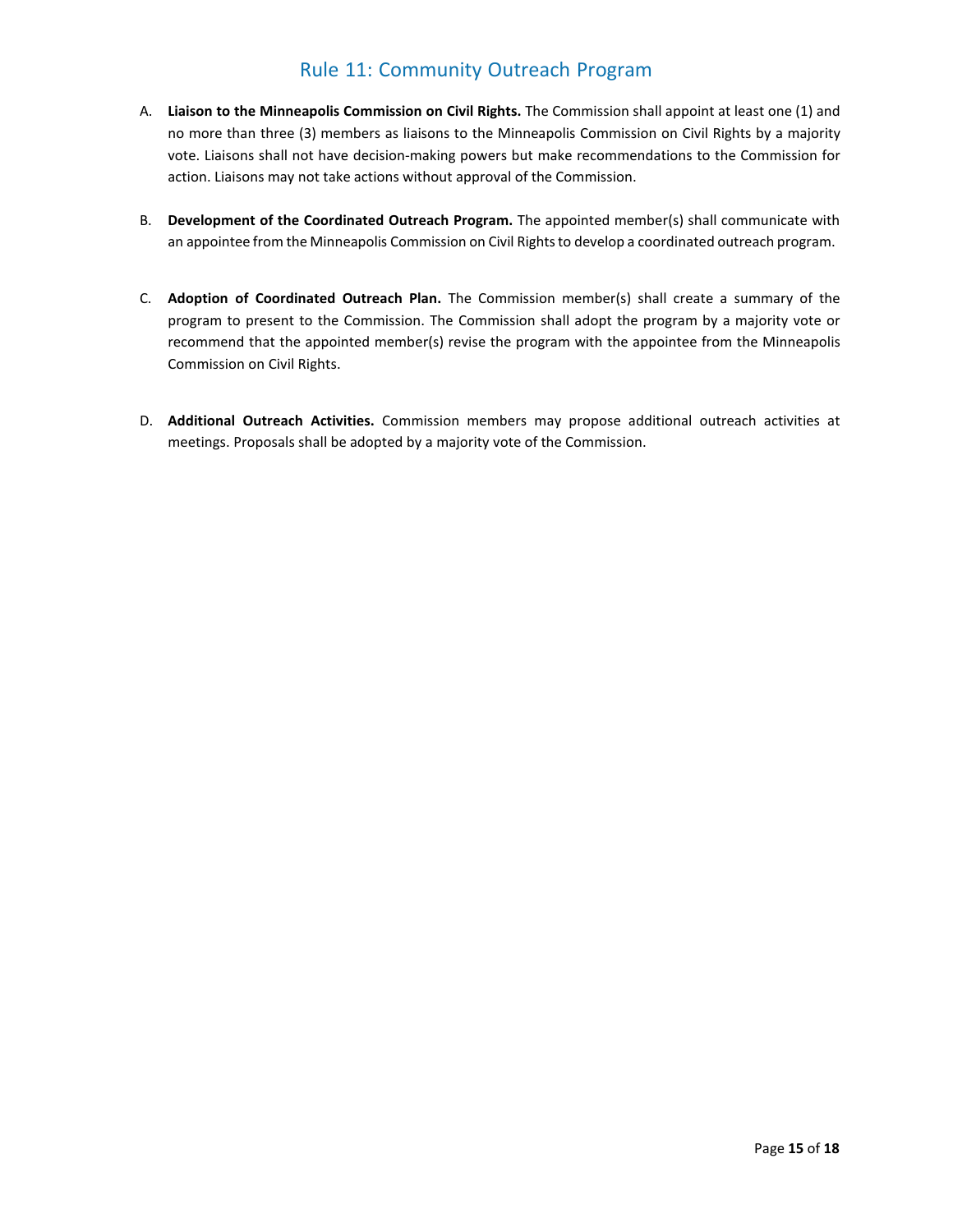# <span id="page-15-0"></span>Rule 12: Reporting to the Public Safety Subcommittee of the City Council

A. **Reporting to the Public Safety Subcommittee of the City Council.** The Commission shall provide the Office of Police Conduct Review with an updated list of activities each quarter or upon request from OPCR staff. This list shall be used by the chair or the chair's designee from the Office of Police Conduct Review to draft the report to the Public Safety Subcommittee.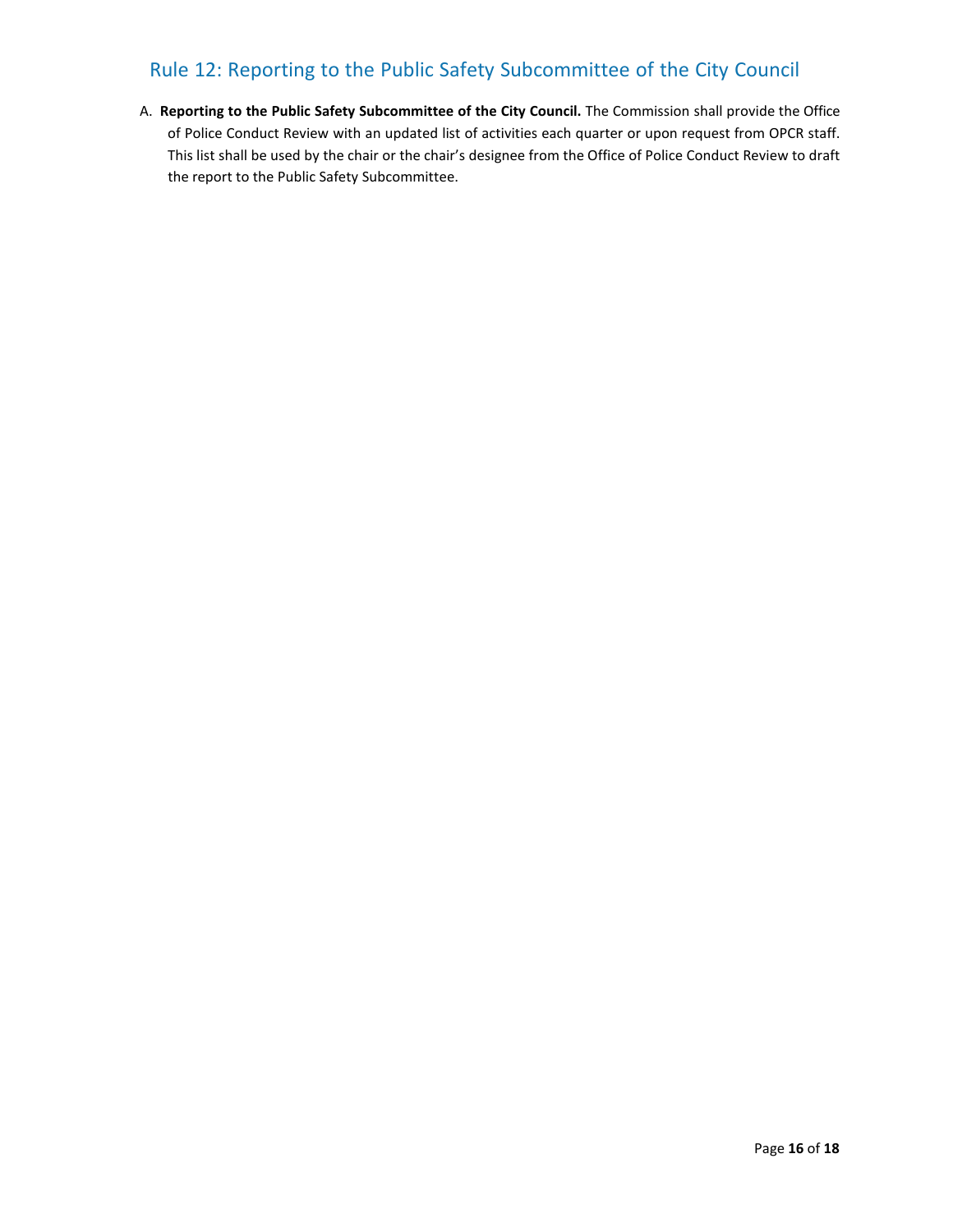# Rule 13: Requests to the City Attorney's Office

<span id="page-16-0"></span>A. **Submitting Requests**. Requests for legal opinions from the City Attorney's Office shall be made through motion or the Chair.